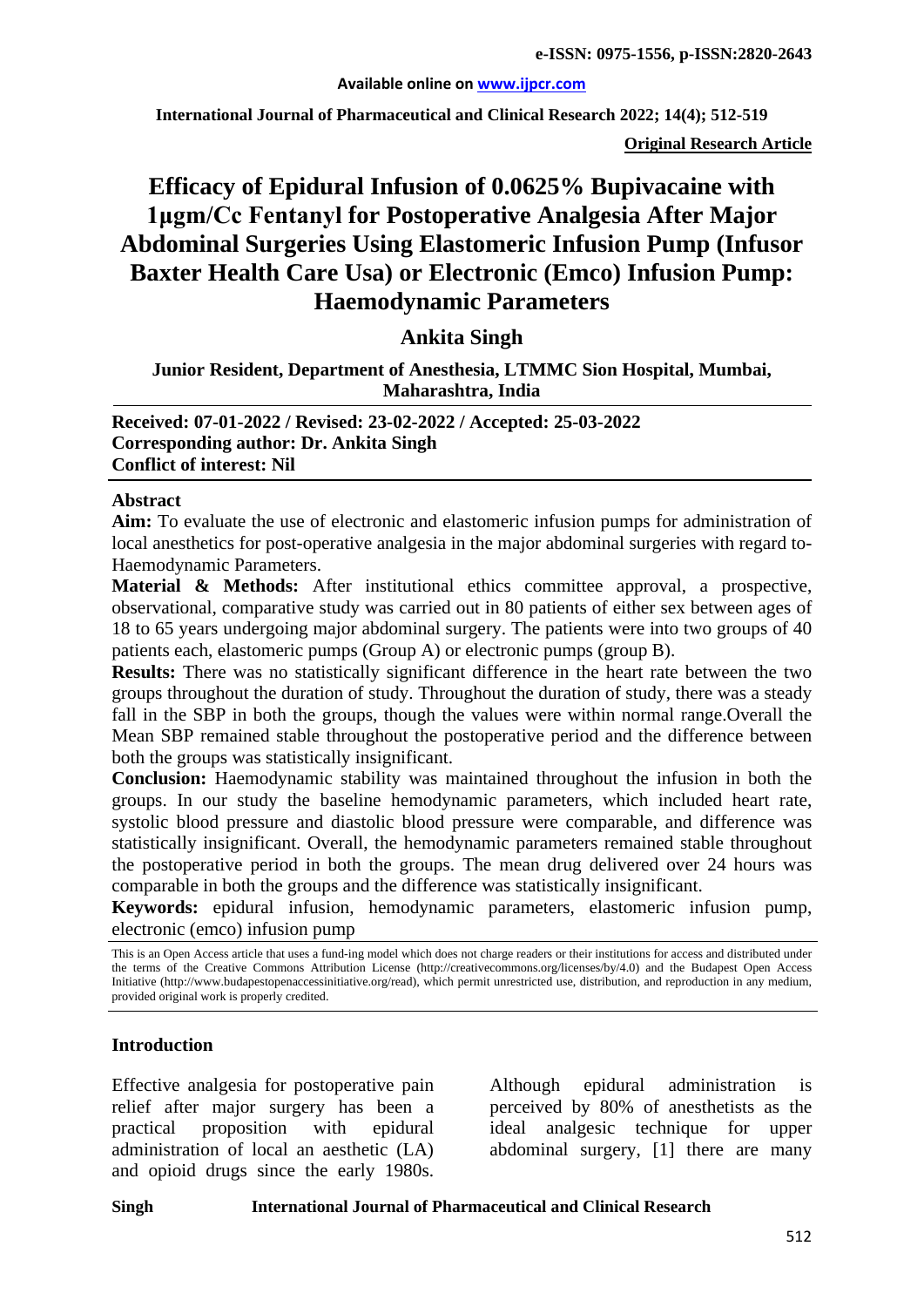patients undergoing major surgery who do not receive this form of analgesia.

The main factor which has limited the use of epidural analgesia has been the difficulty in making a reasonable risk/benefit analysis about the technique, which has resulted in clinicians constantly asking whether epidurals are effective for postoperative pain relief and whether the technique is safe. [2]

The epidural administration of local an aesthetic with opioids and patientcontrolled analgesia (PCA) by intravenous (IV) opioid administration are commonly used for postoperative pain management. [3-8]

The routine use of epidural clonidine up to 900 mg as boluses of 100 mg is likely to produce significant hemodynamic depression and sedation. [9] When infused at 20 mg/h±1 with bupivacaine and fentanyl, it was shown to improve analgesia at rest and during coughing but, again, was associated with significant hemodynamic changes. [10]

In this study, we aim to evaluate the use of electronic and elastomeric infusion pumps for administration of local anesthetics for post-operative analgesia in the major abdominal surgeries with regard to quality of sensory and motor block.

## **Material & Methods:**

After institutional ethics committee approval, a prospective, observational, comparative study was carried out in 80 patients of either sex between ages of 18 to 65 years undergoing major abdominal surgery. The patients were into two groups of 40 patients each, elastomeric pumps (Group A) or electronic pumps (group B).

**Place and area of study:** general surgery and urology operation theatres of LTMGH

## **Inclusion criteria:**

1. Age more than 18 years

- 2. Elective major abdominal surgical patients requiring epidural blockade for postoperative analgesia
- 3. Patient willing to consent

# **Exclusion criteria:**

- 1. Patients with infection at the site of catheter insertion
- 2. Patients with coagulopathy, intracranial hypertension, severe hypovolemia
- 3. Patients for emergency surgery
- 4. Obstetric patients and lactating mothers
- 5. Any known allergy to the local anesthetic drug used

# **Methodology**

80 adult patients undergoing elective major abdominal surgeries after written informed consent were included in the study. A thorough preoperative checkup was carried out which included physical examination and investigations according to institutional protocol.

After checking for starvation, consent and fitness, an intravenous line was established and IV fluids were started. Standard monitoring which includes ECG, blood pressure, pulse oximeter was initiated. Patients were explained the procedure, given position, back was scrubbed, painted & draped. An epidural catheter of 18G was inserted in the lumbar or lower thoracic area depending upon the surgical requirement. Standard protocol for general anesthesia with endotracheal intubation was followed.

Epidural analgesia was started before surgery using 0.125%bupivacaine 8cc by an anesthesiologist conducting the case, subsequent doses was given every 2 hrs. or when patient's physiologic parameters mandated it. The conduct of anesthesia and monitoring was as per standard protocol.

Patient was reversed and extubated on return of consciousness after meeting extubation criteria or mechanically ventilated.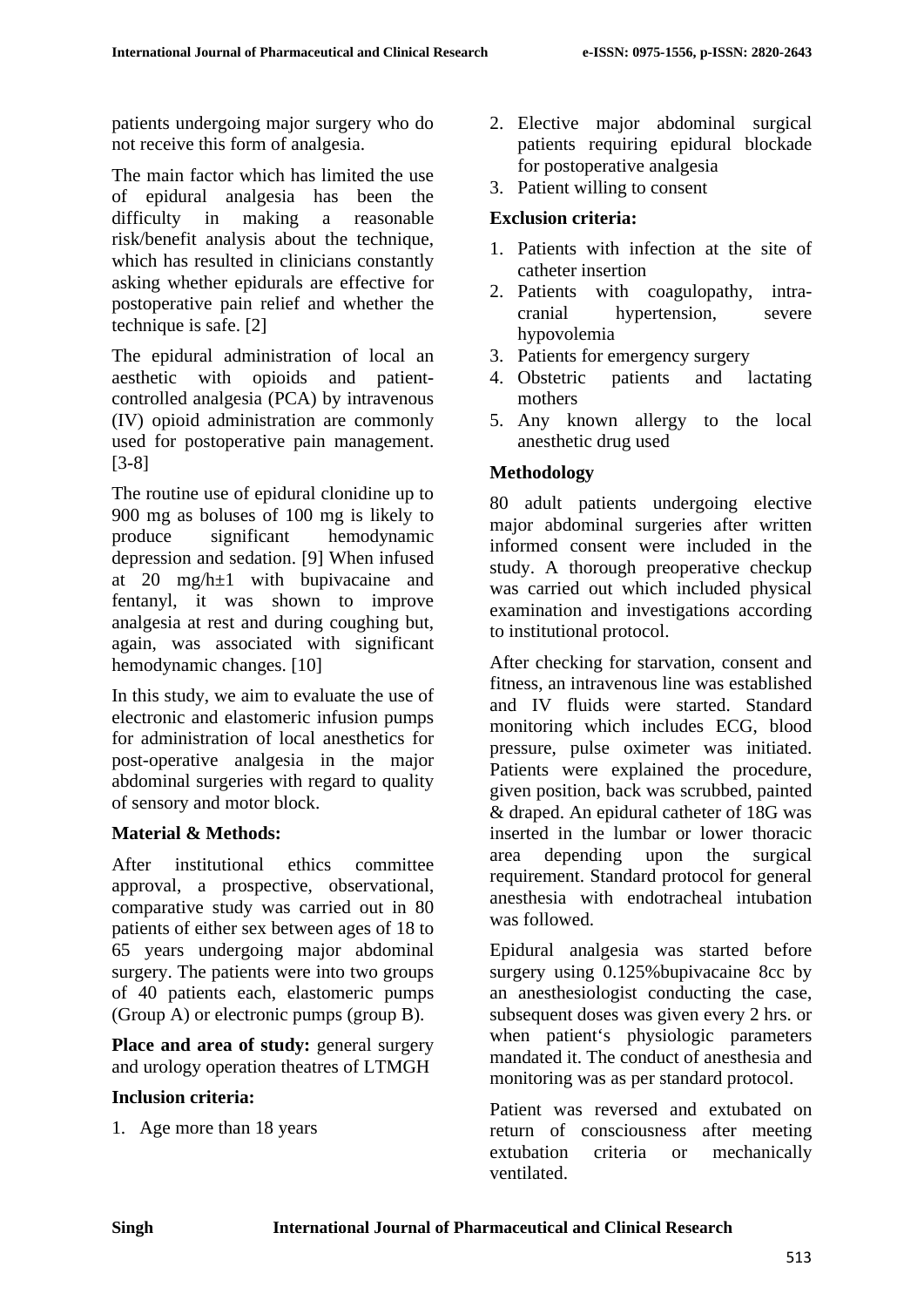After emergence from anesthesia patient was shifted to post-operative recovery room. Pain was assessed by recovery room anesthetist and the epidural infusion was started. Epidural infusion used was local anesthetic solution containing 0.0625 % bupivacaine  $+1$  mcg /cc fentanyl. The patients were divided into two groups:

**Group A**: in which epidural analgesia was delivered using elastomeric pump. 250 cc of  $0.0625\%$  bupivacaine + 1mcg/cc fentanyl was aspirated into the Infusor. The dead space volume of the Infusor tubing is 3 cc which was considered at the time of calculating volume delivered to the patient.

**Group B:** in which epidural analgesia was delivered using an electronic pump. 50 cc of  $0.0625\%$  bupivacaine + 1mcg/cc fentanyl (i.e.1cc =50  $\mu$ ) total 51 cc; was aspirated in a 60 cc syringe. A high pressure line (PMO line) with capacity 0.90cc was connected to the syringe and primed with the solution.

Postoperatively, patients were shifted to recovery room. Patient's hemodynamic stability was confirmed; the rate of infusion was increased or decreased as per the hemodynamic parameters.

In our study, the data was analyzed for normalcy of distribution and was expressed as mean and standard deviation. Categorical data was analyzed by Chisquare test, parametric data was analyzed by unpaired t- test. Non-parametric data like VAS score at rest and dynamic, quality of sensory block, modified bromage score and satisfaction score was expressed as median and Inter-Quartile Range (IQR) and tested with Mannwhitney u test. P- Value of  $\leq 0.05$  was considered as significant.

Table 1 reveals postoperative baseline Mean heart rate was **93.83** in Elastomeric group which was comparable to **89.68** in Electronic group.  $(P = 0.273)$ . At the end of 18 hrs. Mean heart rate was **87.60** in Elastomeric group and **87.33** in Electronic group. The difference was not clinically significant.  $(P= 0.913)$ . At the end of 24 hrs. the Mean heart rate was **85.08** in Elastomeric group and **84.08** in Electronic group. Both the groups were comparable and the difference was insignificant.  $(P =$ **0.671).** There was no statistically significant difference in the heart rate between the two groups throughout the duration of study.

Table no.2 reveals that the postoperative baseline Mean systolic blood pressure was **126.23 mmHg** in Elastomeric group and **129.45 mmHg** in Electronic group and the difference was statistically not significant.**(**   $P = 0.288$ ). Throughout the duration of study, there was a steady fall in the SBP in both the groups, though the values were within normal range. Overall the Mean SBP remained stable throughout the postoperative period and the difference between both the groups was statistically insignificant.

Table no. 3 reveals that postoperative baseline mean diastolic blood pressure was **81.18 mmHg** in Elastomeric group which was comparable to **83.20 mmHg** in Electronic group, the difference was not significant.  $(P = 0.385)$ . Throughout the study, the diastolic blood pressure showed a steady decline. At the end of 24 hrs. the Mean diastolic blood pressure was steadily reduced from baseline to **69.73** in Elastomeric group and **71.80** in Electronic group, both the groups were comparable and the difference was insignificant  $(P =$ **0.290)**

## **Results:**

**Table 1: Comparison of mean heart rate between two groups**

| <b>HR</b> |  |      | (per   ELASTOMERIC PUMP | <b>ELECTRONIC PUMP</b> |          | <b>P VALUE</b> |
|-----------|--|------|-------------------------|------------------------|----------|----------------|
| min)      |  | Mean | Std.Dev.                | Mean                   | Std.Dev. |                |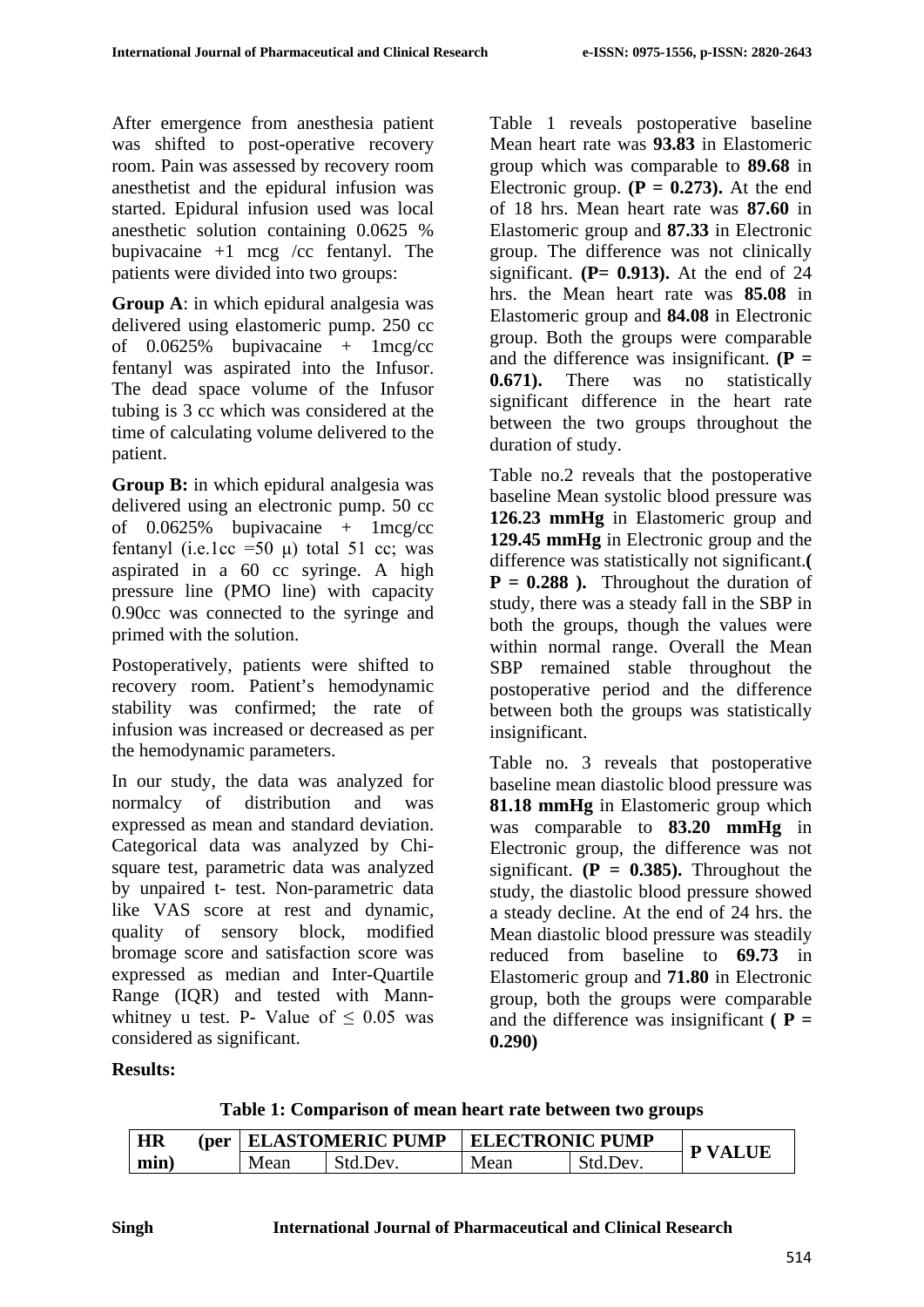| $0 \text{ min}$  | 93.83 | 17.13 | 89.68 | 16.52 | 0.273 |
|------------------|-------|-------|-------|-------|-------|
| 10 mins          | 91.88 | 16.94 | 88.40 | 13.67 | 0.316 |
| 20 mins          | 92.03 | 15.48 | 88.25 | 13.15 | 0.243 |
| 30mins           | 91.23 | 16.42 | 87.83 | 12.33 | 0.298 |
| 60 mins          | 90.93 | 15.36 | 86.03 | 12.16 | 0.118 |
| 90 mins          | 91.30 | 15.49 | 85.45 | 11.48 | 0.059 |
| 2hrs             | 90.00 | 14.18 | 85.75 | 11.72 | 0.148 |
| 3hrs             | 88.58 | 12.17 | 84.48 | 11.73 | 0.129 |
| 4hrs             | 89.60 | 11.89 | 85.50 | 11.88 | 0.127 |
| 5hrs             | 89.30 | 11.38 | 85.68 | 10.34 | 0.140 |
| 6hrs             | 89.30 | 10.85 | 85.88 | 10.89 | 0.163 |
| 7hrs             | 89.75 | 10.13 | 86.38 | 11.86 | 0.175 |
| 8hrs             | 88.25 | 10.65 | 85.03 | 11.03 | 0.187 |
| 9hrs             | 88.30 | 12.43 | 85.28 | 10.47 | 0.243 |
| 10hrs            | 88.18 | 12.79 | 86.60 | 10.98 | 0.556 |
| $11$ hrs         | 87.80 | 12.65 | 87.13 | 11.80 | 0.806 |
| 12hrs            | 88.33 | 12.63 | 87.03 | 10.44 | 0.617 |
| 13hrs            | 89.48 | 14.19 | 87.33 | 11.39 | 0.457 |
| 14hrs            | 88.70 | 13.38 | 87.20 | 9.96  | 0.571 |
| 15hrs            | 87.63 | 12.59 | 86.03 | 11.33 | 0.552 |
| 16hrs            | 88.43 | 12.56 | 87.30 | 11.93 | 0.682 |
| $17\mathrm{hrs}$ | 88.45 | 12.65 | 88.38 | 12.37 | 0.979 |
| 18hrs            | 87.60 | 11.40 | 87.33 | 11.14 | 0.913 |
| 19hrs            | 87.33 | 11.40 | 87.35 | 10.91 | 0.992 |
| 20hrs            | 85.88 | 10.75 | 86.58 | 10.91 | 0.773 |
| 21hrs            | 85.58 | 10.14 | 85.65 | 10.45 | 0.974 |
| 22hrs            | 85.35 | 11.29 | 84.93 | 11.10 | 0.866 |
| 23hrs            | 85.98 | 11.77 | 84.38 | 10.42 | 0.522 |
| 24hrs            | 85.08 | 10.98 | 84.08 | 9.94  | 0.671 |

Unpaired t-test

# **Table 2: Comparison of mean systolic blood pressure**

| <b>SBP</b>      | <b>ELASTOMERIC PUMP</b> |          | <b>ELECTRONIC PUMP</b> |          | <b>P VALUE</b> |
|-----------------|-------------------------|----------|------------------------|----------|----------------|
| (mmHg)          | Mean                    | Std.Dev. | Mean                   | Std.Dev. |                |
| $0 \text{ min}$ | 126.23                  | 13.99    | 129.45                 | 12.95    | 0.288          |
| 10 mins         | 125.45                  | 11.91    | 128.48                 | 13.66    | 0.295          |
| 20 mins         | 124.35                  | 12.58    | 127.45                 | 12.37    | 0.270          |
| 30mins          | 123.85                  | 11.89    | 127.08                 | 11.95    | 0.230          |
| 60 mins         | 124.00                  | 11.21    | 126.00                 | 11.39    | 0.431          |
| 90 mins         | 123.50                  | 12.08    | 123.90                 | 13.63    | 0.890          |
| 2hrs            | 121.90                  | 12.80    | 122.05                 | 13.33    | 0.959          |
| 3hrs            | 120.95                  | 12.33    | 121.08                 | 12.95    | 0.965          |
| 4hrs            | 116.08                  | 20.48    | 122.03                 | 11.57    | 0.114          |
| 5hrs            | 119.50                  | 13.20    | 122.78                 | 12.40    | 0.256          |
| 6hrs            | 118.78                  | 12.30    | 121.53                 | 11.65    | 0.308          |
| 7hrs            | 118.83                  | 12.89    | 121.55                 | 11.20    | 0.316          |
| 8hrs            | 118.88                  | 13.06    | 121.85                 | 11.79    | 0.288          |
| 9hrs            | 116.58                  | 13.61    | 120.93                 | 11.00    | 0.120          |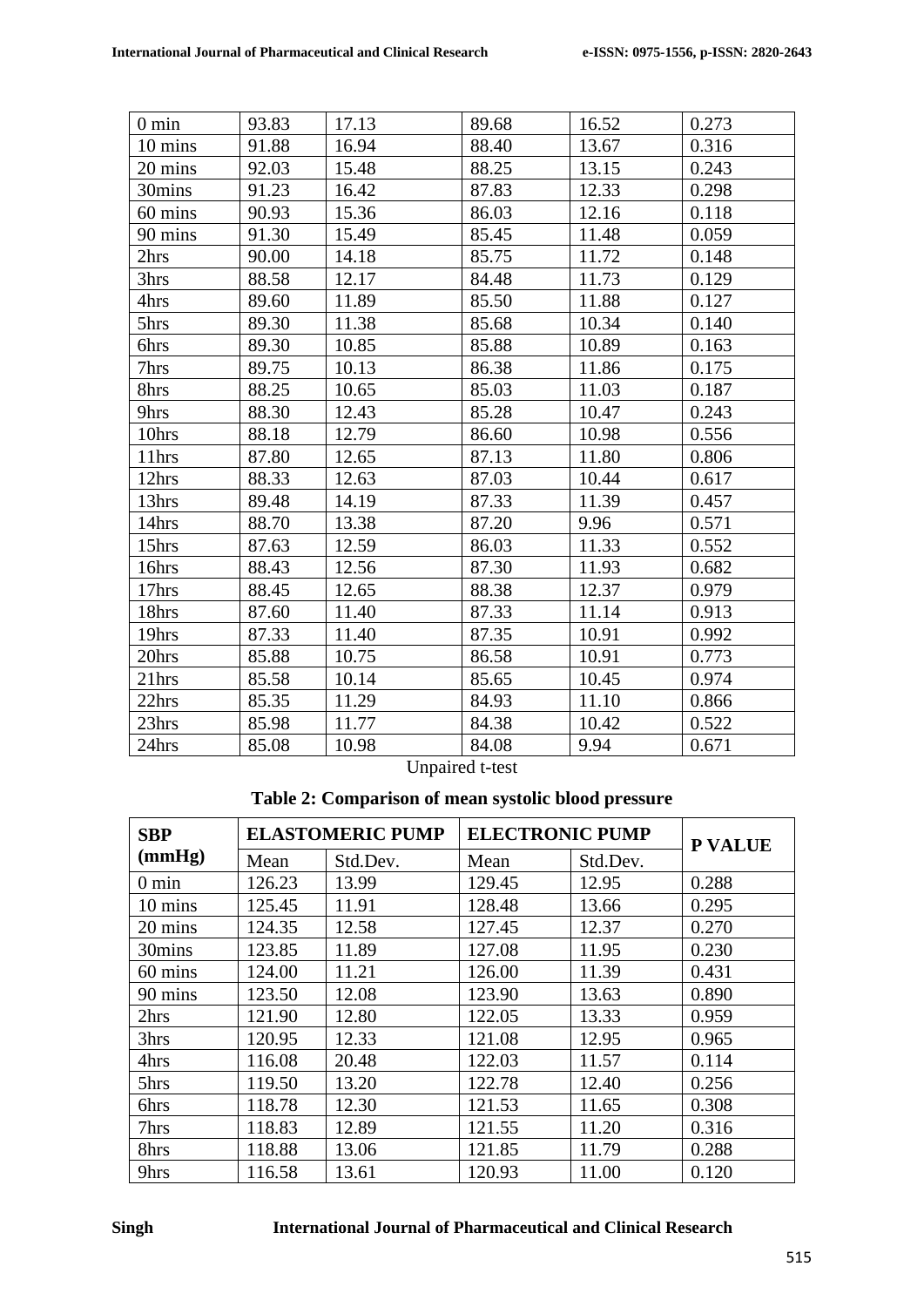| 10hrs | 116.58 | 12.62 | 119.78 | 12.07 | 0.250 |
|-------|--------|-------|--------|-------|-------|
| 11hrs | 118.28 | 12.94 | 121.23 | 11.44 | 0.283 |
| 12hrs | 116.90 | 13.78 | 119.93 | 10.13 | 0.267 |
| 13hrs | 117.43 | 12.62 | 119.55 | 12.29 | 0.448 |
| 14hrs | 118.38 | 11.49 | 118.18 | 11.38 | 0.938 |
| 15hrs | 118.98 | 11.14 | 119.38 | 10.73 | 0.871 |
| 16hrs | 116.55 | 12.14 | 118.05 | 11.94 | 0.579 |
| 17hrs | 117.20 | 12.87 | 118.43 | 12.03 | 0.661 |
| 18hrs | 116.23 | 11.57 | 116.53 | 10.97 | 0.906 |
| 19hrs | 116.23 | 11.85 | 117.20 | 12.04 | 0.716 |
| 20hrs | 115.30 | 13.05 | 117.20 | 11.98 | 0.500 |
| 21hrs | 116.95 | 13.13 | 116.20 | 12.55 | 0.795 |
| 22hrs | 113.88 | 11.64 | 115.83 | 12.20 | 0.467 |
| 23hrs | 114.68 | 13.62 | 116.18 | 12.73 | 0.612 |
| 24hrs | 114.20 | 10.78 | 115.98 | 11.51 | 0.479 |

# Unpaired t- test

# **Table 3: Comparison of mean diastolic blood pressure**

| <b>DBP</b>      | <b>ELASTOMERIC PUMP</b> |          | <b>ELECTRONIC PUMP</b> |          | P VALUE |
|-----------------|-------------------------|----------|------------------------|----------|---------|
| (mmHg)          | Mean                    | Std.Dev. | Mean                   | Std.Dev. |         |
| $0 \text{ min}$ | 81.18                   | 9.91     | 83.20                  | 10.82    | 0.385   |
| 10 mins         | 80.35                   | 9.09     | 81.88                  | 10.36    | 0.486   |
| 20 mins         | 79.55                   | 8.16     | 81.73                  | 9.94     | 0.288   |
| 30mins          | 79.30                   | 8.09     | 81.63                  | 9.16     | 0.233   |
| 60 mins         | 79.00                   | 8.24     | 80.73                  | 9.57     | 0.390   |
| 90 mins         | 77.25                   | 8.70     | 78.25                  | 10.53    | 0.645   |
| 2hrs            | 75.40                   | 9.62     | 75.55                  | 15.57    | 0.959   |
| 3hrs            | 75.73                   | 9.52     | 77.48                  | 9.82     | 0.421   |
| 4hrs            | 74.78                   | 9.86     | 77.30                  | 9.17     | 0.239   |
| 5hrs            | 74.35                   | 9.84     | 77.13                  | 8.17     | 0.174   |
| 6hrs            | 74.50                   | 8.98     | 76.30                  | 8.17     | 0.351   |
| 7hrs            | 73.98                   | 10.22    | 75.75                  | 8.19     | 0.394   |
| 8hrs            | 72.08                   | 14.41    | 76.48                  | 13.87    | 0.168   |
| 9hrs            | 73.00                   | 10.27    | 77.13                  | 8.49     | 0.054   |
| 10hrs           | 73.78                   | 9.54     | 75.50                  | 9.63     | 0.423   |
| 11hrs           | 73.25                   | 9.56     | 76.10                  | 9.81     | 0.192   |
| 12hrs           | 72.50                   | 9.90     | 76.03                  | 7.26     | 0.073   |
| 13hrs           | 74.40                   | 9.06     | 77.00                  | 10.24    | 0.233   |
| 14hrs           | 73.53                   | 8.35     | 74.80                  | 9.01     | 0.514   |
| 15hrs           | 73.58                   | 9.12     | 75.03                  | 8.77     | 0.471   |
| 16hrs           | 71.83                   | 9.89     | 74.75                  | 9.16     | 0.174   |
| 17hrs           | 72.80                   | 8.29     | 74.90                  | 8.31     | 0.261   |
| 18hrs           | 72.68                   | 9.03     | 74.50                  | 8.25     | 0.348   |
| 19hrs           | 72.38                   | 8.23     | 88.70                  | 93.74    | 0.276   |
| 20hrs           | 71.30                   | 8.34     | 72.90                  | 7.74     | 0.376   |
| 21hrs           | 71.83                   | 7.91     | 71.75                  | 7.95     | 0.966   |
| 22hrs           | 70.73                   | 8.10     | 73.15                  | 9.10     | 0.212   |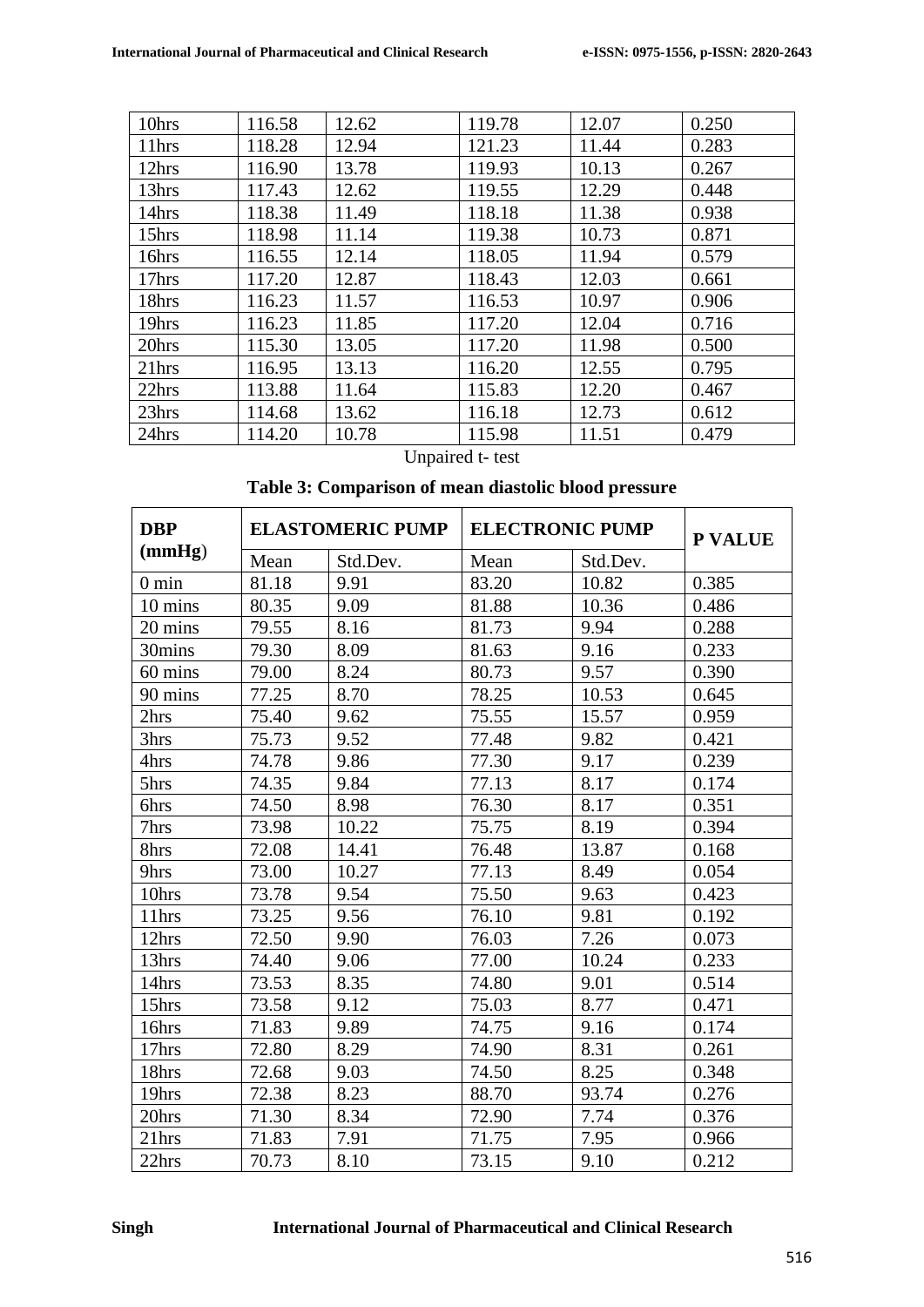| 23hrs | 70.48 | .24<br>$\overline{\phantom{a}}$ | $\overline{u}$<br>$\sqrt{2}$<br>$\mathcal{L}$ . I $\mathbf{U}$ | $\Omega$<br>9.UZ                   | 270<br>◡.∠ |
|-------|-------|---------------------------------|----------------------------------------------------------------|------------------------------------|------------|
| 24hrs | 69.73 | 3.70                            | 1.80                                                           | $\Omega$<br>$\overline{z}$<br>0.13 | 0.290      |

#### **Discussion:**

In our study the baseline mean heart rate was **93.83** in Elastomeric group which was comparable to **89.68** in Electronic group.  $(P = 0.273)$  At the end of 24 hrs., the mean heart rate was **85.08** in Elastomeric group and **84.08** in Electronic group, which was comparable and the difference was insignificant.**(** $P = 0.671$ **)** Throughout the duration of study, there was steady fall in mean heart rate with no statistically significant variation in both groups.

The mean baseline systolic blood pressure was **126.23 mmHg** in Elastomeric group and **129.45 mmHg** in Electronic group which was comparable. This difference was statistically not significant. **(P = 0.288).** At the end of 24 hours mean SBP was **114.20 mmHg** in Elastomeric group and **115.98 mmHg** in electronic group, both the groups were comparable and the difference was not significant(P **0.479)**.Throughout the duration of study, there was a steady fall in the SBP in both the groups, though the values were within normal range. Overall the SBP remained stable throughout the postoperative period. **Few patients had fall in SBP in both the groups**. In Elastomeric group **5 pts i.e. 12.5%** of patients had hypotension which was treated with IV fluids and Inj epdhedrine if required and infusion was stopped temporarily for 2 to 3 hours. In Electronic group **4 pts i.e. 10.0%**of patients had fall in blood pressure. The difference was statistically insignificant.

**Rachid cherkab et al [11]** 2014 study revealed that in 11.5% out of 35 patients of electronic group experienced at least one episode of hypotension against 8.5% out of 35 patients in elastomeric group  $(P =$ 0.63). The difference was statistically insignificant.

The baseline mean diastolic blood pressure in both the groups was **81.18 mmHg** in Elastomeric group which was comparable to **83.20 mmHg** in Electronic group, the difference was not significant.  $(P = 0.385)$ Throughout the study, the diastolic blood pressure showed a steady decline in both groups and the difference was statistically insignificant.

Hemodynamic parameters remained stable in both the groups in the postoperative period. However, patients in the bupivacaine group developed hypotension, of which two patients required temporary withholding of infusion. This hypotension was mild and responded to intravenous fluid. Thus, when used in the said concentrations, both the drugs were found to be safe and had a similar effect on the patient's heart rate and blood pressure. **[12]**

This trend of hemodynamic parameters was similar to that observed by Akifumi *et al*., Pouzeratte *et al*., and Finucane *et al*. **[13-15]**

Delayed respiratory depression after administration of epidural opioids in infants and young children has been reported in the past. **[16-19]** However, these reports are associated with the use of high-dose morphine in the epidural space, and not fentanyl. In addition, most of these episodes of respiratory depression have been observed in infants who received supplemental intravenous opioids. **[20,21]**

## **Conclusion:**

Haemodynamic stability was maintained throughout the infusion in both the groups. In our study the baseline hemodynamic parameters, which included heart rate, systolic blood pressure and diastolic blood pressure were comparable and difference was statistically insignificant. Overall the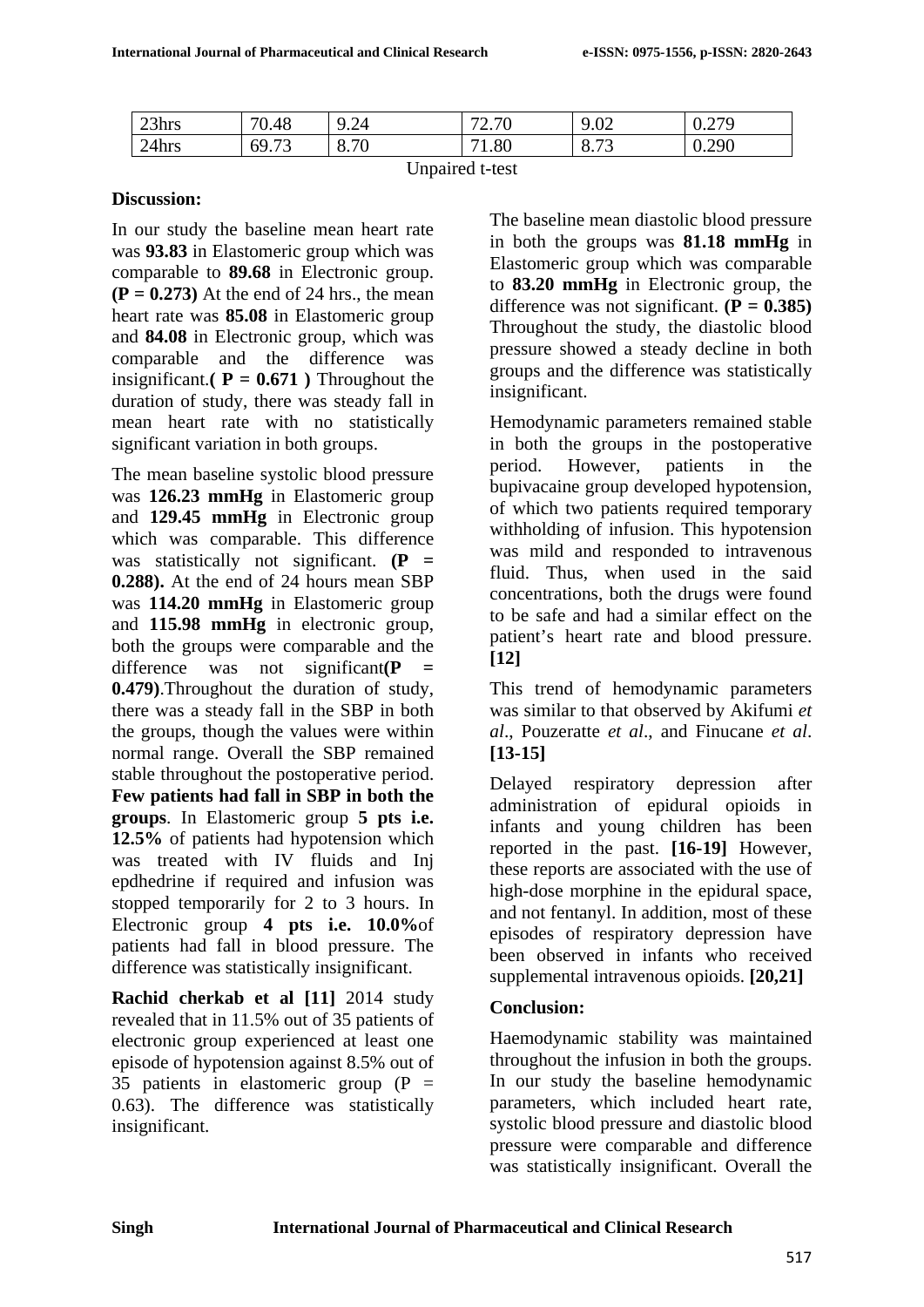hemodynamic parameters remained stable throughout the postoperative period in both the groups. The mean drug delivered over 24 hours were comparable in both the groups and the difference was statistically insignificant.

# **References:**

- 1. Hurley R, Wu C. Acute postoperative pain. In: Miller RD, editor. Millers Anesthesia. 7<sup>th</sup> ed. Philadelphia: Churchill Livingstone, Elsevier; 2010. p. 2758‑60.
- 2. Cooper DW, Turner G. Patientcontrolled extradural analgesia to compare bupivacaine, fentanyl and bupivacaine with fentanyl in the treatment of postoperative pain. Br J Anaesth 1993;70:503‑7.
- 3. Bennett RL, Batenhorst RL, Bivins BA, et al. Patientcontrolled analgesia: a new concept of postoperative pain relief. Ann Surg 1982; 195:700-705.
- 4. Tsui SL, Lo RJ, Tong WN, et al. A clinical audit for postoperative pain control on 1443 surgical patients. Acta Anaesthesiol Sin 1995; 33:137-148.
- 5. Ready LB, Oden R, Chadwick HS, et al. Development of an anesthesiology based postoperative pain management service. Anesthesiology 1988; 68:100- 106.
- 6. Wheatley RG, Madej TH, Jackson IJB, Hunter D. The first year's experience of an Acute Pain Service. Br J Anaesth 1991; 67:353-359.
- 7. Zimmermann DL, Stewart J. Postoperative pain management and acute pain service activity in Canada. Can J Anaesth 1993; 40:568-575.
- 8. Ready LB, Edwards WT, eds. Management of Acute Pain: A Practical Guide. International Association for the Study of Pain. IASP publications 1992; pp. 1-10.
- 9. Motsch J, Graber E, Ludwig K. Addition of clonidine enhances postoperative analgesia from epidural

morphine: a double-blind study. Anesthesiology 1990; 73: 1067±1073

- 10. Paech MJ, Pavy TJ, Orlikowski CE, Lim W, Evans SF. Postoperative epidural infusion: a randomized, double-blind, dose-®nding trial of clonidine in combination with bupivacaine and fentanyl. Anesth Analg 1997; 84: 1323-8
- 11. Rachid Cherkab, Mohamed Lazraq, Zakaria Elhafid, Wafaa Haddad, Chafik Elkettani, Lahoucine Barrou1, Souheil Boubia and Mohamed Ridai. Postoperative epidural analgesia in thoracic surgery: continuous administration by electric push-syringe diffusion versus elastomeric diffuser. Chronicles of Anesthesiology and Perioperative Medicine 2014:ISSN 2058-7791.58
- 12. Berti M, Fanelli G, Casati A, Albertin A, Palmisano S, Deni F, *et al.* Patient supplemented epidural analgesia after major abdominal surgery with bupivacaine/fentanyl or ropivacaine/fentanyl. Can J Anaesth 2000;47:27‑32.
- 13. Kanai A, Kinoshita S, Suzuki A, Okamoto H, Hoka S. Advantage of ropivacaine for postoperative epidural analgesia following leg orthopedic surgery. Masui 2005;54:8‑13.
- 14. Pouzeratte Y, Delay JM, Brunat G, Boccara G, Vergne C, Jaber S, *et al.*  Patient–controlled epidural analgesia after abdominal surgery: Ropivacaine versus bupivacaine. Anesth Analg 2001;93:1587‑92.
- 15. Finucane BT, Sandler AN, McKenna J, Reid D, Milner AL, Friedlander M, *et al.* A double‑blind comparison of ropivacaine 0.5%, 0.75%, 1.0% and bupivacaine 0.5%, injected epidurally, in patients undergoing abdominal hysterectomy. Can J Anaesth Continuous epidural infusion of 0.125% bupivacaine versus 0.125% ropivacaine 1996;43(5 Pt 1):442‑9.